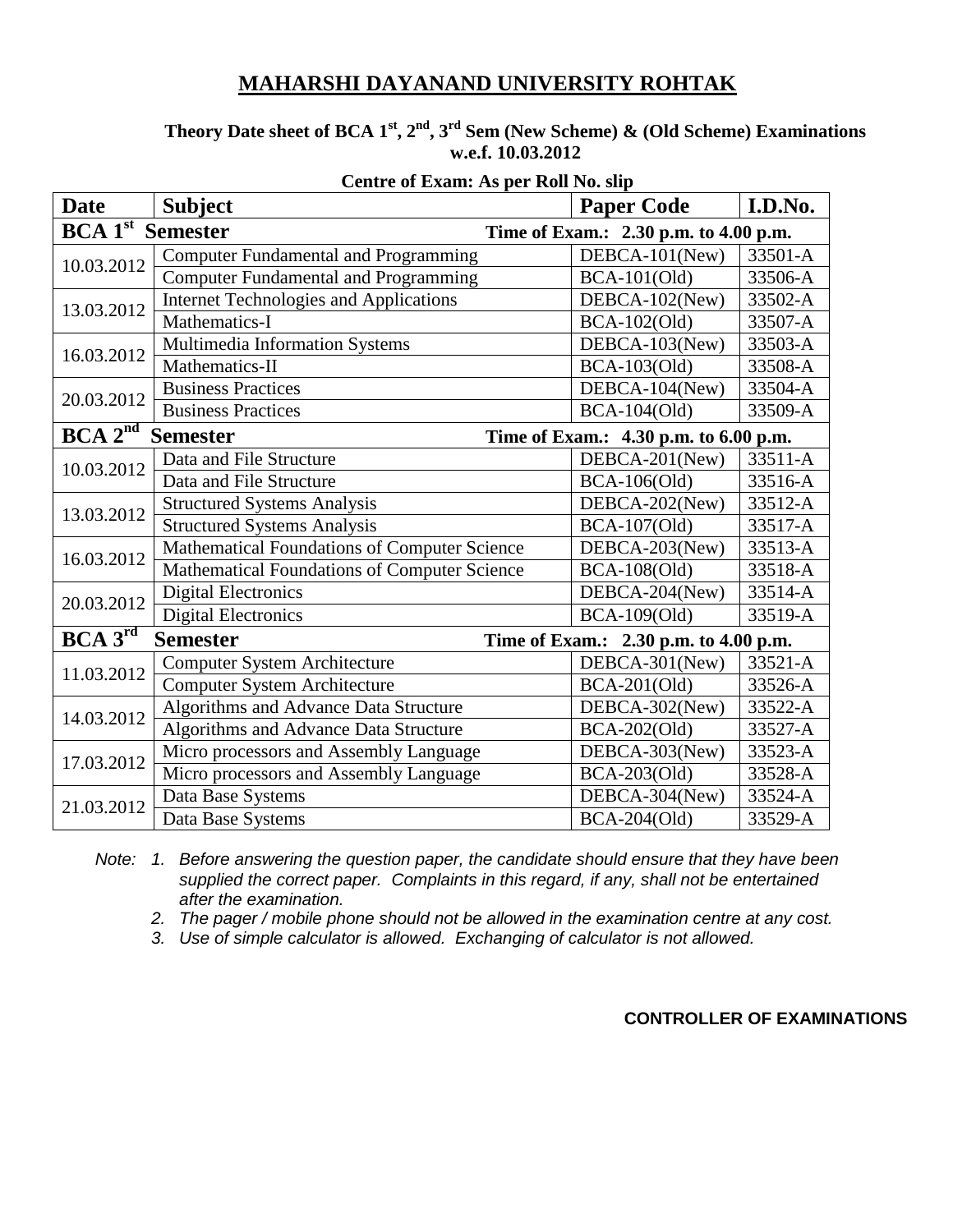### **Theory Date sheet of BCA 4th, 5th & 6th Sem (New Scheme) & (Old Scheme) Examinations w.e.f. 11.03.2012 Centre of Exam: As per Roll No. slip**

| BCA 4 <sup>th</sup><br><b>Semester</b>                                          |                                               |                |         |  |
|---------------------------------------------------------------------------------|-----------------------------------------------|----------------|---------|--|
| Time of Exam.: 4.30 p.m. to 6.00 p.m.                                           |                                               |                |         |  |
| 11.03.2012                                                                      | Operating Systems Organisation and UNIX       | <b>BCA-206</b> | 33536-A |  |
| 14.03.2012                                                                      | Software Engineering                          | <b>BCA-207</b> | 33537-A |  |
| 17.03.2012                                                                      | <b>Object Oriented Design and Programming</b> | <b>BCA-208</b> | 33538-A |  |
| 21.03.2012                                                                      | <b>Financial Accounting</b>                   | <b>BCA-209</b> | 33539-A |  |
| BCA 5 <sup>th</sup><br><b>Semester</b><br>Time of Exam.: 2.30 p.m. to 4.00 p.m. |                                               |                |         |  |
| 12.03.2012                                                                      | Data Communication and Networks               | DEBCA-501(New) | 33541-A |  |
|                                                                                 | Data Communication and Networks               | $BCA-301(Old)$ | 33546-A |  |
| 15.03.2012                                                                      | <b>Computer Graphics</b>                      | DEBCA-502(New) | 33542-A |  |
|                                                                                 | <b>Computer Graphics</b>                      | BCA-302(Old)   | 33547-A |  |
| 18.03.2012                                                                      | Principles of Visual and Windows Programming  | DEBCA-503(New) | 33543-A |  |
|                                                                                 | Principles of Visual and Windows Programming  | BCA-303(Old)   | 33548-A |  |
| 22.03.2012                                                                      | Java Programming and Internet Applications    | DEBCA-504(New) | 33544-A |  |
|                                                                                 | Java Programming and Internet Applications    | BCA-304(Old)   | 33549-A |  |
| BCA 6 <sup>th</sup><br><b>Semester</b><br>Time of Exam.: 4.30 p.m. to 6.00 p.m. |                                               |                |         |  |
| 12.03.2012                                                                      | <b>Internet Technologies and Application</b>  | <b>BCA-306</b> | 33551-A |  |
| 15.03.2012                                                                      | Scientific & Statistical Computing            | <b>BCA-307</b> | 33552-A |  |
| 19.03.2012                                                                      | Multimedia Information System                 | <b>BCA-308</b> | 33553-A |  |
| 22.03.2012                                                                      | Mgt. Info. System OR Programming Languages    | <b>BCA-309</b> | 33554-A |  |

*Note: 1. Before answering the question paper, the candidate should ensure that they have been supplied the correct paper. Complaints in this regard, if any, shall not be entertained after the examination.*

*2. The pager / mobile phone should not be allowed in the examination centre at any cost.*

*3. Use of simple calculator is allowed. Exchanging of calculator is not allowed.*

#### **CONTROLLER OF EXAMINATIONS**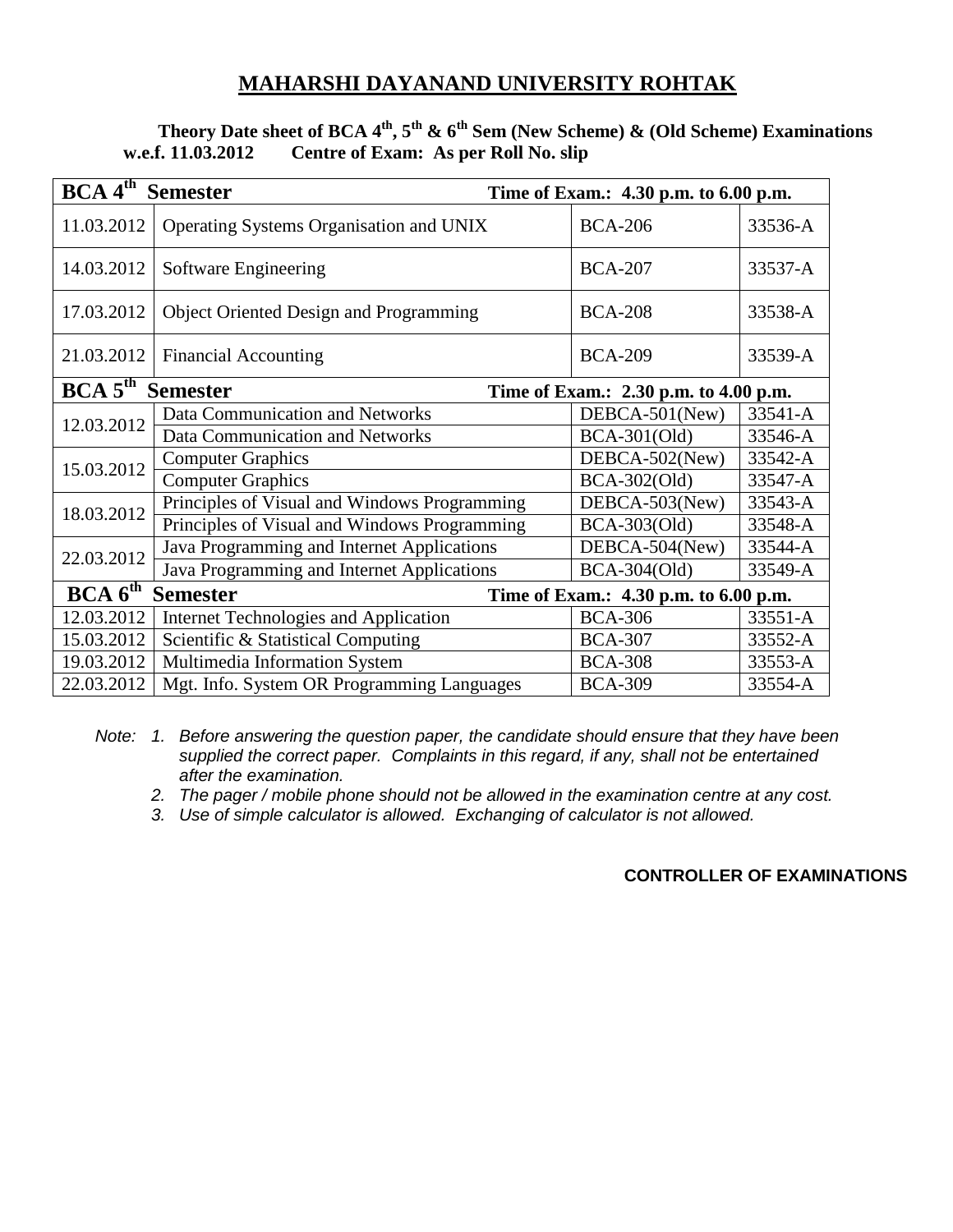# **Theory Date sheet of BBA 1 st, 2 nd , 3 rd Sem Examinations w.e.f.:-10.03.2012**<br>Contro of Example 4.6 por B

|                                                                                 | Centre of Exam:<br>AS PET KOIL IVO. SIIP                                              |                   |         |  |
|---------------------------------------------------------------------------------|---------------------------------------------------------------------------------------|-------------------|---------|--|
| <b>Date</b>                                                                     | <b>Subject</b>                                                                        | <b>Paper Code</b> | I.D.No. |  |
| <b>BBA</b> <sup>1st</sup> Semester<br>Time of Exam.: 2.30 p.m. to 4.00 p.m.     |                                                                                       |                   |         |  |
| 10.03.2012                                                                      | Principles of Mgt.                                                                    | DEbba-101         | 33001-A |  |
| 13.03.2012                                                                      | <b>Business Mathematics</b>                                                           | DEbba-102         | 33002-A |  |
| 16.03.2012                                                                      | <b>Financial Accounting</b>                                                           | DEbba-103         | 33003-A |  |
| 19.03.2012                                                                      | Computers in Mgt.                                                                     | DEbba-104         | 33004-A |  |
|                                                                                 | Disaster Management                                                                   | DEbba-105         | 33005-A |  |
| 22.03.2012                                                                      | <b>Industrial Sociology in India</b>                                                  | DEbba-105(Old)    | 33006-A |  |
| <b>BBA</b> $2^{nd}$<br><b>Semester</b><br>Time of Exam.: 4.30 p.m. to 6.00 p.m. |                                                                                       |                   |         |  |
| 10.03.2012                                                                      | Indian System of Business and Banking                                                 | DEbba-201         | 33011-A |  |
| 13.03.2012                                                                      | Microeconomic & Banking Foundation of Business                                        | DEbba-202         | 33012-A |  |
| 16.03.2012                                                                      | <b>Company Accounts</b>                                                               | DEbba-203         | 33013-A |  |
| 19.03.2012                                                                      | <b>Computer Programming</b>                                                           | DEbba-204         | 33014-A |  |
| 22.03.2012                                                                      | <b>Business Communication</b>                                                         | DEbba-205         | 33015-A |  |
| 25.03.2012                                                                      | Introduction to Psychology                                                            | DEbba-206         | 33016-A |  |
|                                                                                 | <b>BBA</b> <sup>3rd</sup><br><b>Semester</b><br>Time of Exam.: 2.30 p.m. to 4.00 p.m. |                   |         |  |
| 11.03.2012                                                                      | Organizational Behavior                                                               | DEbba-301         | 33021-A |  |
| 14.03.2012                                                                      | <b>Business Statistics</b>                                                            | DEbba-302         | 33022-A |  |
| 17.03.2012                                                                      | <b>Basic Costing</b>                                                                  | DEbba-303         | 33023-A |  |
| 20.03.2012                                                                      | Macroeconomic Mgt.                                                                    | DEbba-304         | 33024-A |  |
| 23.03.2012                                                                      | Data Base Mgt. System                                                                 | DEbba-305         | 33025-A |  |

#### **Centre of Exam: As per Roll No. slip**

*Note: 1. Before answering the question paper, the candidate should ensure that they have been supplied the correct paper. Complaints in this regard, if any, shall not be entertained after the examination.*

*2. The pager / mobile phone should not be allowed in the examination centre at any cost.*

*3. Use of simple calculator is allowed. Exchanging of calculator is not allowed.*